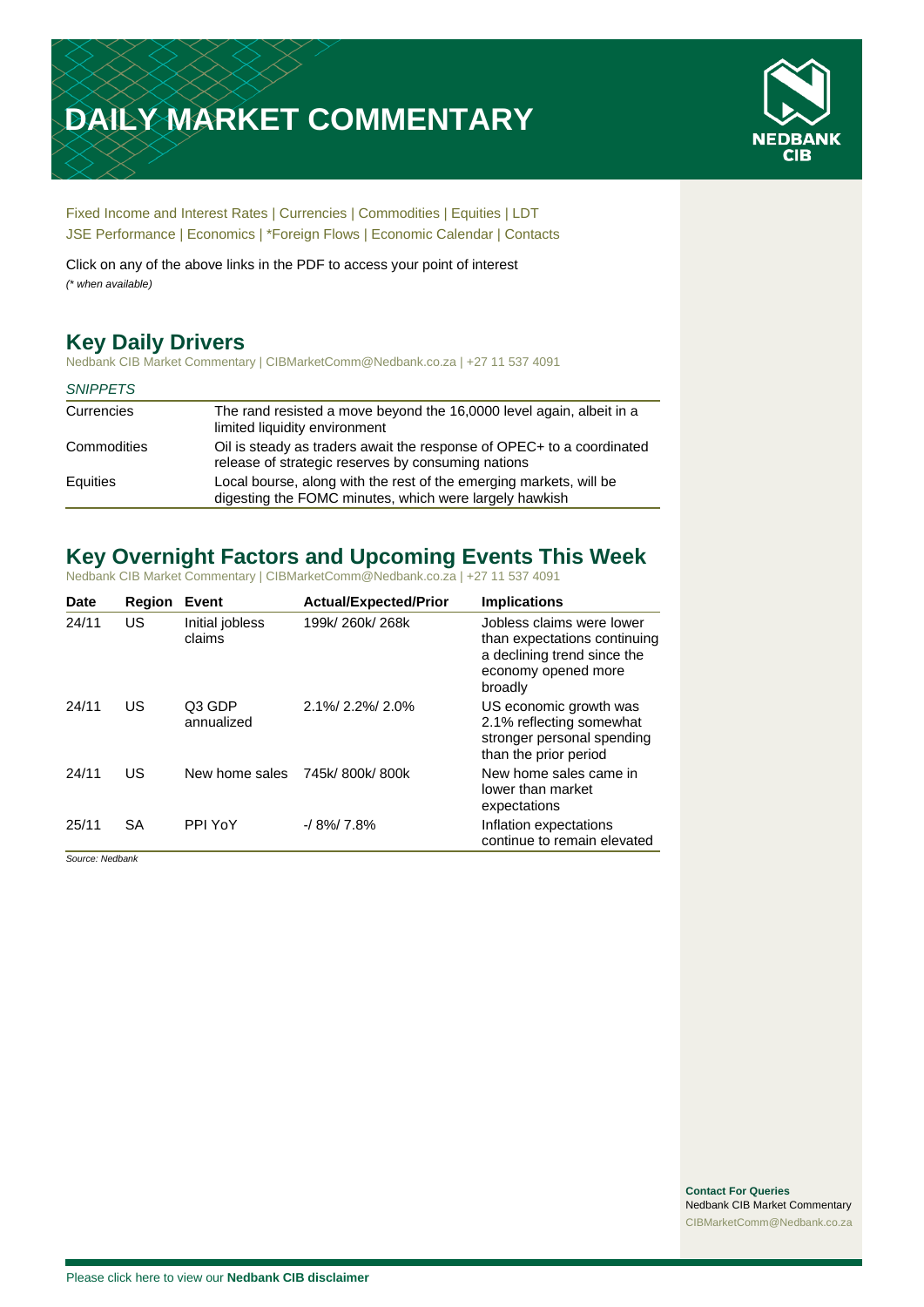## <span id="page-1-0"></span>**Fixed Income and Interest Rates**

Bond flow sales |+2711 535 4021 | Corporate Money Markets | +2711 535 4007 | Business Bank Money Markets | +2711 535 4006

| <b>Bonds</b>                  | Last price     | Δ<br>1d | Δ<br><b>MTD</b> | Δ<br><b>YTD</b> | Δ<br>12Month | <b>MTD</b> trend |
|-------------------------------|----------------|---------|-----------------|-----------------|--------------|------------------|
|                               | $\frac{9}{20}$ | bps     | bps             | bps             | bps          |                  |
| R2023-1,3 yrs                 | 5,33           | $-0,30$ | $-23,60$        | 80,90           | 118,70       | ψ                |
| R186-5,1 yrs                  | 8,17           | $-0,25$ | $-0,75$         | 150,05          | 121,55       | ψ                |
| R2030-8,2 yrs                 | 9,74           | $-0,15$ | 11,95           | 100,55          | 88,55        | ۸                |
| R2048-26,3 yrs                | 10,87          | $-0,10$ | 3,80            | 6,50            | $-10,60$     | φ                |
| US 10 yr                      | 1,64           | $-0,00$ | 8,19            | 72,10           | 75,43        | φ                |
| <b>UK 10 yr</b>               | 1.00           | $-0,10$ | $-3,80$         | 79,90           | 66,60        | ψ                |
| German 10 yr                  | $-0,23$        | $-0,80$ | $-12,20$        | 34,10           | 33,50        | ψ                |
| Japan 10 yr                   | 0,08           | $-0,20$ | $-1,80$         | 6,00            | 6,00         | ψ                |
|                               |                | Δ       | Δ               | Δ               | Δ            | <b>MTD</b> trend |
| <b>Money Market</b>           |                |         |                 |                 |              |                  |
|                               | Last price     | 1d      | <b>MTD</b>      | <b>YTD</b>      | 12Month      |                  |
|                               | $\frac{9}{20}$ | bps     | bps             | bps             | bps          |                  |
| SA reporate                   | 3,75           | 0,00    | 25,00           | 25,00           | 25,00        | ۸                |
| SA prime rate                 | 7,25           | 0,00    | 25,00           | 25,00           | 25,00        | Ϋ                |
| SA CPI (MTD = previous month) | 5,00           |         | 0,00            | 190,00          | 170,00       | ٠                |
| SA 3m JIBAR                   | 3,85           | 0,00    | 16,70           | 20,80           | 50,00        | ۸                |
| SA 3m NCD                     | 3,85           | 0,00    | 17,50           | 22,50           | 48,75        | ٠                |
| SA 6m NCD                     | 4,53           | 5,00    | 12,50           | 65,00           | 102,50       | ۸                |
| SA 12m NCD                    | 5.38           | 3,75    | 12,50           | 130,00          | 170,00       | ۸                |
| US 3m LIBOR                   | 0,18           | 0,84    | 4,58            | $-6,04$         | $-2,85$      | φ                |
| UK 3m LIBOR                   | 0,12           | 0,33    | $-11,06$        | 9,21            | 7,18         | ψ                |
| Japan 3m LIBOR                | $-0,10$        | 0,05    | $-1,28$         | $-1,33$         | 0,63         | ψ                |

|                                  |            | Δ        | Δ          | Δ          | Δ        | <b>MTD</b> trend |
|----------------------------------|------------|----------|------------|------------|----------|------------------|
| <b>FRAs and Swaps</b>            | Last price | 1d       | <b>MTD</b> | <b>YTD</b> | 12Month  |                  |
|                                  | %          | bps      | bps        | bps        | bps      |                  |
| 3X6 FRA                          | 4,36       | $-1,50$  | 1,50       | 104,50     | 94,00    | ۸                |
| 6X9 FRA                          | 5,14       | 0,00     | 4,00       | 3,00       | 4,00     | ♠                |
| 9X12 FRA                         | 5,62       | 0,50     | 8,50       | 229,00     | 212,50   | φ                |
| 18X21 FRA                        | 6,77       | $-4,00$  | $-1,00$    | 298,50     | 280,00   | ψ                |
| SA 2yr Swap                      | 5,62       | $-1,50$  | 7,00       | 206,90     | 196,50   | ♠                |
| SA 3yr Swap                      | 6,17       | 12,00    | 6,00       | 226,00     | 215,50   | ۸                |
| SA 5yr Swap                      | 6,78       | 10,50    | $-7,25$    | 202,50     | 185,50   | ψ                |
| SA 10yr Swap                     | 7,81       | 14,50    | $-8,50$    | 121,00     | 107,00   | ψ                |
| SA 15yr Swap                     | 8,20       | 8,50     | $-16,50$   | 74,50      | 59,00    | J                |
|                                  |            | Δ        | Δ          | Δ          | Δ        | <b>MTD</b> trend |
| <b>Spreads</b>                   |            | 1d       | <b>MTD</b> | <b>YTD</b> | 12Month  |                  |
|                                  | Last price |          |            |            |          |                  |
|                                  | %          | bps      | bps        | bps        | bps      |                  |
| 2v10v                            | $-2,19$    | $-16,00$ | 15,50      | 85,90      | 89,50    | ۸                |
| 3v10v                            | $-1,64$    | $-2,50$  | 14,50      | 105,00     | 108,50   |                  |
| R2030-R2023                      | 4,41       | 0,15     | 35,55      | 19,65      | $-30,15$ | ♠                |
| R2048-R2030                      | 1,13       | 0,05     | $-8,15$    | $-94,05$   | $-99,15$ | ۸                |
| 5y-R2030                         | $-2,97$    | 10,65    | $-19,20$   | 101,95     | 96,95    | ψ                |
| 10y-R2030                        | $-1,94$    | 14,65    | $-20,45$   | 20,45      | 18,45    | ψ                |
| 15y-R2030                        | $-1,55$    | 8,65     | $-28,45$   | $-26,05$   | $-29,55$ | ψ                |
| SA 5yr CDS spread - basis points | 224,00     |          | 11,50      | 16,00      | $-1,00$  | ψ<br>۸           |

#### **US 10 Year Yield SA 10 Year Yield**



*Source: Bloomberg, Nedbank Source: Bloomberg, Nedbank*

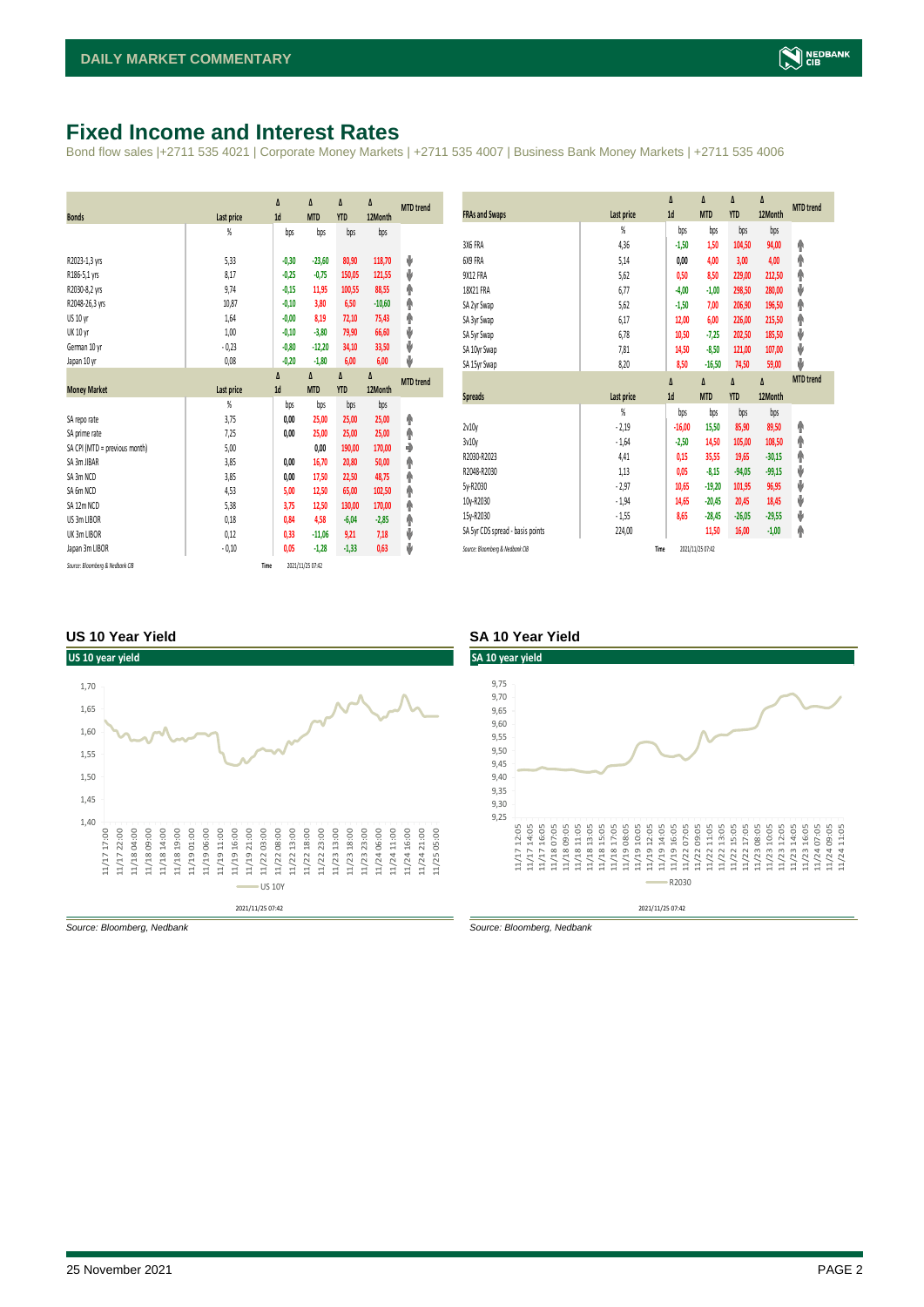

### <span id="page-2-0"></span>**Currencies**

Business Banking FX | +27 11 535 4003 | Corporate FX | +2711 535 4002 | Institutional FX | +011 535 4002

- Yesterday, the local session opened with the rand trading at 15,8600. The markets traded cautiously for much of the session; the local unit was on the back foot again, trading to a high of 15,9750 on the day before drifting back to end the session around the 15,9200 level. This morning, the rand is marginally firmer at 15,8825. The EURZAR is currently trading at 17,8090 and the GBPZAR at 21,1980.
- On the international front, trading activity in the major currency pairs remained muted. The EURUSD traded between 1,1189 and 1,1252, this morning, the pair is trading at 1,1215. The GBPUSD is currently trading at 1,3345, which is around 30 points off from the same time yesterday. Gold this morning is currently trading at 1 791,55.
- Data releases scheduled for today: locally, we have PPI; from Europe, we have the German GDP release and various speakers are scheduled to speak from the ECB; the US markets are closed for the thanksgiving holiday.
- The foreign exchange markets traded on the back foot relative to the USD and continued encountering decent volumes of USD selling interest ahead of the 16,0000 level. The markets are likely to be cautious with the US on holiday, and as a result, liquidity is likely to be limited.

|                                 |            | X <sub>A</sub> | X <sub>A</sub>   | $\%$ $\Lambda$ | $% \Delta$      | <b>MTD</b> trend | <b>USD trend</b>    |
|---------------------------------|------------|----------------|------------------|----------------|-----------------|------------------|---------------------|
| <b>Maiors</b>                   | Last price | $-1d$          | <b>MTD</b>       | <b>YTD</b>     | 12Month         |                  |                     |
| GBPUSD                          | 1.33       | 0,12           | $-2.47$          | $-2,38$        | $-0.27$         | v                | USD strength        |
| <b>EURUSD</b>                   | 1,12       | 0,12           | $-2,99$          | $-8,22$        | $-5,92$         | ÷                | USD strength        |
| <b>USDJPY</b>                   | 115,38     | $-0.04$        | 1.24             | $-10,51$       | 9.46            | ÷                | USD strength        |
| <b>USDAUD</b>                   | 1,39       | $-0,05$        | 4,43             | 6,85           | 2,31            | Φ                | USD strength        |
|                                 |            | X <sub>A</sub> | X <sub>A</sub>   | $% \Delta$     | $% \Delta$      | <b>MTD</b> trend | ZAR trend           |
| <b>Rand crosses</b>             | Last price | $-1d$          | <b>MTD</b>       | <b>YTD</b>     | 12Month         |                  |                     |
| <b>USDZAR</b>                   | 15,88      | $-0,04$        | 4.04             | 7,48           | 4.76            | ۸                | ZAR weakness        |
| GBPZAR                          | 21,19      | 0.06           | 1,54             | 5,21           | 4,43            | ٠                | <b>7AR</b> weakness |
| EURZAR                          | 17,81      | 0.07           | 1.15             | $-0,82$        | $-1,25$         | ٠                | ZAR weakness        |
| AUD7AR                          | 11,43      | 0.01           | $-0,21$          | 1,14           | 2,56            | ψ                | ZAR strength        |
| ZARJPY                          | 7,27       | 0,03           | $-2,85$          | 3,26           | 4,95            | ٤                | ZAR weakness        |
|                                 |            | X <sub>A</sub> | $X\Delta$        | $% \Delta$     | $% \Delta$      |                  |                     |
| <b>African FX</b>               | Last price | $-1d$          | <b>MTD</b>       | <b>YTD</b>     | 12Month         | <b>MTD</b> trend | ZAR trend           |
| ZARMWK (Malawian kwacha)        | 51,32      | $-0,20$        | $-3,79$          | $-2,31$        | 3,00            | U                | <b>7AR</b> weakness |
| ZARBWP (Botswana pula)          | 0.74       | 0.09           | $-0.95$          | 0,43           | 1,33            | ÷                | <b>7AR</b> weakness |
| ZARKES (Kenyan shilling)        | 7,08       | 0,07           | $-3,10$          | $-5,08$        | $-2,67$         | v                | <b>7AR</b> weakness |
| ZARMUR (Mauritian rupee)        | 2.74       | 0.02           | $-2,98$          | 1,36           | 3.69            | v                | <b>7AR</b> weakness |
| ZARNGN (Nigerian naira)         | 26,07      | $-0.01$        | $-3,88$          | $-3,83$        | 2,53            | J                | <b>7AR</b> weakness |
| ZARGHS (Ghanian cedi)           | 0.39       | 0.05           | $-3,65$          | $-3,42$        | $-0,16$         | v                | <b>7AR</b> weakness |
| ZARZMW (Zambian kwacha)         | 1,12       | 0,05           | $-1,18$          | $-29,02$       | $-24,20$        | v                | ZAR weakness        |
| ZARMZN (Mozambican metical)     | 4,02       | $-0,25$        | $-4,49$          | $-26,83$       | $-21,82$        | u                | ZAR weakness        |
|                                 |            | X <sub>A</sub> | X <sub>A</sub>   | $% \Delta$     | $\frac{1}{260}$ |                  |                     |
| <b>Emerging Market FX</b>       | Last price | $-1d$          | <b>MTD</b>       | <b>YTD</b>     | 12Month         | <b>MTD</b> trend | <b>USD trend</b>    |
| <b>USDBRL</b> (Brazilian Real)  | 5,60       | 0,19           | $-0,62$          | 7,19           | 4,04            | ÷                | USD weakness        |
| USDTRY (Turkish Lira)           | 11.95      | $-0.01$        | 19.62            | 37,75          | 33.66           | ٠                | USD strength        |
| USDMXN (Mexican Peso)           | 21,42      | $-0,02$        | 4.01             | 7,04           | 6,80            | ۸                | USD strength        |
| <b>USDINR</b> (Indian Rupee)    | 74,53      | 0,18           | $-0.47$          | 1,96           | 0,82            | U                | <b>USD</b> weakness |
| <b>USDRUB</b> (Russian Ruble)   | 74,99      | 0,91           | 5,40             | 0,77           | $-0,65$         | Φ                | USD strength        |
| Source: Bloomberg & Nedbank CIB |            | Time           | 2021/11/25 07:42 |                |                 |                  |                     |

• Possible trading range for the rand today: 15,6500 to 16,1500

*\*Please note that the sign on the % change reflects the change on the headline number. The narrative indicates the trend direction over the month. For trade in any of these currencies, contact our FX dealing desks*



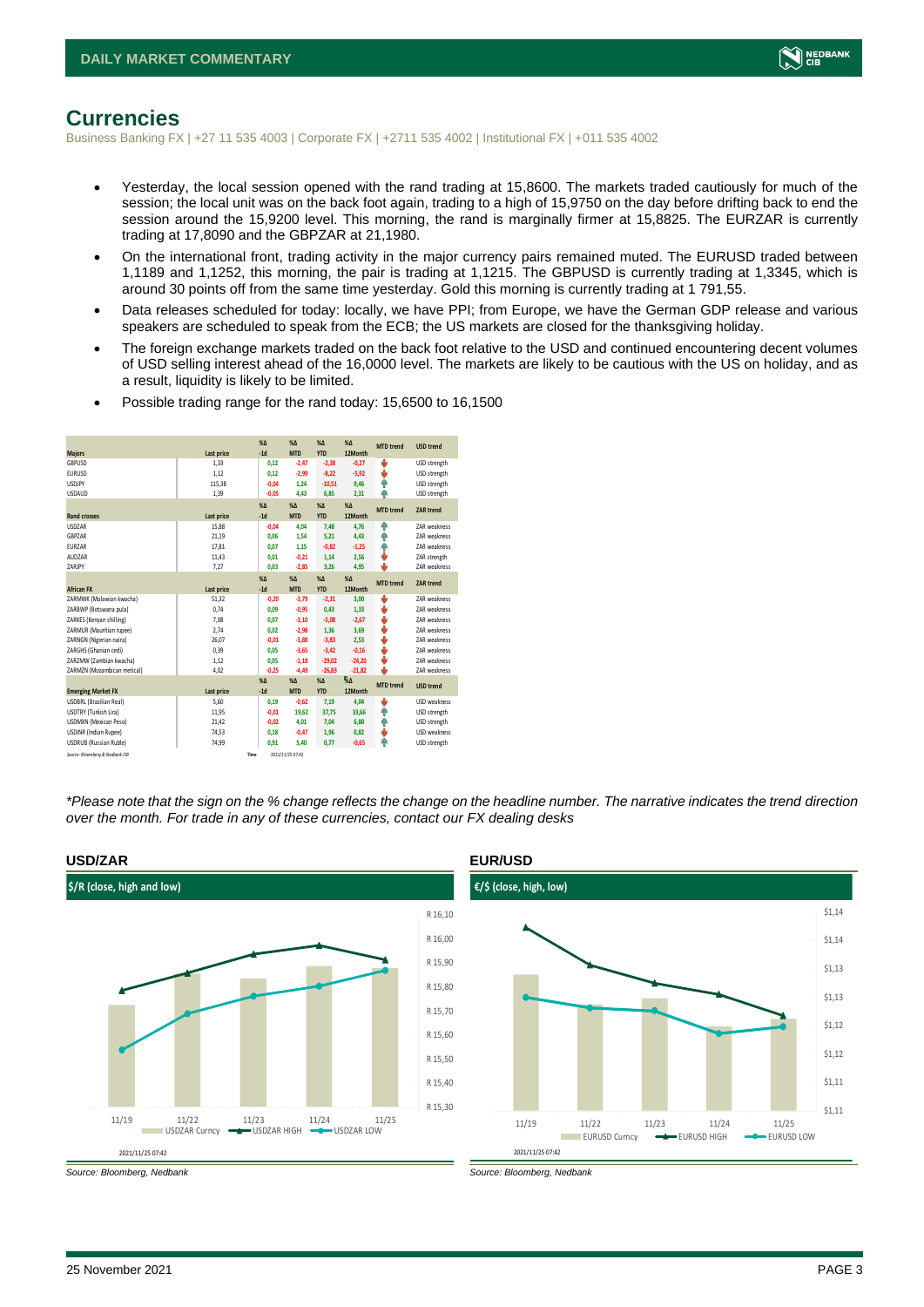## <span id="page-3-0"></span>**Commodities**

Nedbank CIB Market Commentary | CIBMarketComm@Nedbank.co.za | +27 11 537 4091| +27 11 535 4038

• Oil is steady as traders await the response of OPEC+ to a coordinated release of strategic reserves by consuming nations.

10/14 08:30 10/15 09:30 10/18 10:30 10/19 11:30 10/20 12:30 10/22 08:30 10/25 09:30 10/26 10:30 10/27 11:30 10/28 11:30 10/29 12:30 11/02 12:30 11/04 08:30 11/05 09:30 11/08 10:30 11/09 11:30 11/11 08:30 11/12 09:30 11/15 10:30 11/16 11:30 11/18 08:30 11/19 09:30 11/22 10:30

**SA White Maize**

- Base metals are better bid across the board with Nickel leading the charge up 2.44%.
- Precious metals weren't to be left behind with Palladium up 1.66%.

| <b>Commodities</b>              | Last price | $%$ $\Delta$<br>$-1d$ | $\%$ $\Delta$<br><b>MTD</b> | $% \Delta$<br><b>YTD</b> | $\%$ $\Delta$<br>12Month | <b>MTD</b> trend |
|---------------------------------|------------|-----------------------|-----------------------------|--------------------------|--------------------------|------------------|
| Brent near future (\$)          | 82,39      | 0,17                  | $-2,36$                     | 59,05                    | 69,49                    | ψ                |
| WTI crude (\$)                  | 78,38      | $-0.01$               | $-6,21$                     | 61,54                    | 71,47                    | ŵ                |
| Gold spot (\$)                  | 1792,56    | 0,22                  | 0,51                        | $-5,57$                  | $-0,83$                  | Ŵ                |
| Platinum spot (\$)              | 994,01     | 1,48                  | $-2,76$                     | $-7,29$                  | 2,76                     | ψ                |
| SA white maize spot (R)         | 3 499,00   | 0,17                  | 4,48                        | 5,49                     | 3,86                     | Ĥ                |
| Source: Bloomberg & Nedbank CIB |            | Time                  | 2021/11/25 07:42            |                          |                          |                  |

## **SA White maize (ZAR/MT) - 30 day chart** R 3 100 R 3 300 R 3 500 R 3 700



*Source: Bloomberg, Nedbank*



#### **Platinum vs. Gold Brent Crude vs. West Texas Intermediate**



2021/11/25 07:42

*Source: Bloomberg, Nedbank Source: Bloomberg, Nedbank*

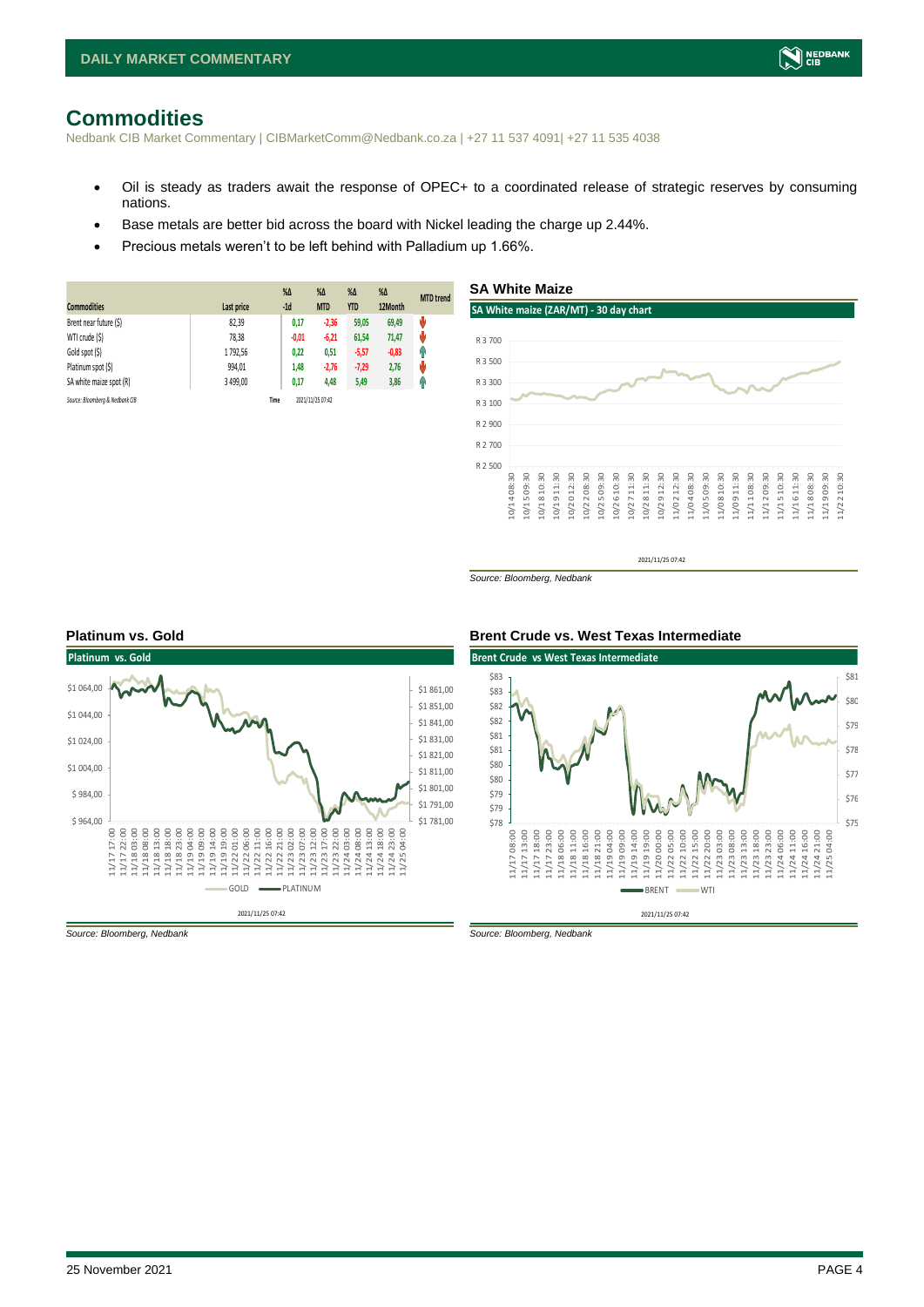<span id="page-4-0"></span>Cash equities | +2711 535 4030/31

### **South Africa**

• Top40 -0,74%; as investors cont to digest the prospect of a more hawkish Fed and as US jobless claims plunge to the lowest since 1969. Switch activity out of precious metals and mining -1,46% into industrial metals +1,08% persists...BHP +2,42% and GLN +1,70%. Risk-off tone saw the ZAR down -0,59%, which did not do SA Inc any favours…banks -1,79%, retailers - 1,37% and SAPY -0,78%. AVI -6,90%; further cautionary on the potential sale of AVI's Snackworks division; Indi25 -1,11%, broad losses across the sector.

#### **UK/Europe**

• European markets were mixed ahead of the FOMC minutes, with investors digesting the prospect of an earlier-than-expected US rate hiking cycle. The European Stoxx 50 was down 0,18%. The UK's FTSE 100 rose 0,27%, Germany's DAX declined 0,37% and France's CAC 40 slipped 1,11%.

#### **USA**

• The S&P 500 and Nasdaq saw mild gains, up 0,23% and 0,44%, respectively, following the release of the FOMC minutes, which were fairly hawkish, with the market now pricing in a June 2022 lift-off in the rate hiking cycle. Looking at the data for clues, there were no major surprises in the numbers we saw yesterday; the data instead supported the narrative that the US consumer and economy are in good shape and there is a need for a quicker removal of policy support to curb inflation.

#### **Asia**

• Over in the east, one could say the opposite is happening, but perhaps on the fiscal front, Chinese authorities have urged local governments to boost investment to counter a slowdown in growth. The Nikkei is up 0,79%, while the Hang Seng claws back a mere 0,12% of the rolling weeks' 2,40% in losses. Tencent is up 1,86% after it opened its first South American data centre in Sao Paulo, which will allow the technology firm to provide cloud services, such as flexible computing, storage, artificial intelligence and security, to regional customers, according to the company (said via a WeChat statement).

| <b>Developed Markets</b>        | Last price | $\%$ $\Delta$<br>$-1d$ | $\%$ $\Delta$<br><b>MTD</b> | $\%$ $\Delta$<br><b>YTD</b> | $\%$ $\Delta$<br>12Month | 2020<br>Performance | <b>MTD</b> trend |
|---------------------------------|------------|------------------------|-----------------------------|-----------------------------|--------------------------|---------------------|------------------|
| Dow Jones                       | 35 804.38  | $-0.03$                | $-0.04$                     | 16,98                       | 19.86                    | 22,34               | V                |
| Nasdao                          | 15 845,23  | 0,44                   | 2,24                        | 22,94                       | 31,01                    | 35,23               | ٨                |
| S&P 500                         | 4701.46    | 0,23                   | 2.09                        | 25,17                       | 29,53                    | 28,88               | A                |
| DJ Eurostoxx 50                 | 4276,25    | $-0,18$                | 0.60                        | 20,37                       | 21,76                    | 25,12               | A                |
| DAX                             | 15 878,39  | $-0,37$                | 1.21                        | 15,74                       | 19,48                    | 25,22               | Ą                |
| CAC                             | 7042.23    | $-0.03$                | 3.10                        | 26,85                       | 26.40                    | 26.46               | Α                |
| FTSE                            | 7286,32    | 0,27                   | 0,67                        | 12,78                       | 14,01                    | 12,00               | ⋒                |
| ASX200                          | 7407.30    | 0,11                   | 1.14                        | 12,45                       | 10,83                    | 13,38               | A                |
| Nikkei 225                      | 29 539,33  | 0,81                   | 2,24                        | 7,63                        | 12,33                    | 20,93               | ٨                |
| MSCI World                      | 3 198,12   | 0,04                   | 0,74                        | 18,89                       | 23,50                    | 25,19               | ٨                |
|                                 |            | $\%$ $\Delta$          | $\%$ $\Delta$               | $\%$ $\Delta$               | $\%$ $\Delta$            | 2020                |                  |
| <b>Emerging Markets</b>         | Last price | $-1d$                  | <b>MTD</b>                  | <b>YTD</b>                  | 12Month                  | Performance         | <b>MTD</b> trend |
| Hang Seng                       | 24 707,02  | 0,09                   | $-2,64$                     | $-9,27$                     | $-7,36$                  | 9,07                | V                |
| Shanghai                        | 3585,15    | $-0,21$                | 1,07                        | 3,23                        | 6,63                     | 23,72               | Α                |
| Brazil Bovespa                  | 104 514,20 | 0,83                   | 0,98                        | $-12,19$                    | $-5,10$                  | 27,07               | ٨                |
| India - NSE                     | 58 382.92  | 0.07                   | $-1.56$                     | 22,26                       | 33,21                    | 14,38               | V                |
| Russia Micex                    | 3950,56    | $-0.25$                | $-4,81$                     | 20,11                       | 26,03                    | 28,21               | V                |
| <b>MSCI Emerging</b>            | 1253,15    | $-0,18$                | $-0,92$                     | $-2,95$                     | 2,86                     | 15,38               | V                |
|                                 |            | $\sqrt{2}$             | $\sqrt{\Lambda}$            | $X\Lambda$                  | $\%$ $\Delta$            | 2020                | <b>MTD</b> trend |
| <b>SA Indices</b>               | Last price | $-1d$                  | <b>MTD</b>                  | <b>YTD</b>                  | 12Month                  | Performance         |                  |
| JSE All Share                   | 70 558.89  | $-0,64$                | 4,59                        | 18,77                       | 22,20                    | 8,24                | ⋔                |
| Top 40                          | 64 169.17  | $-0.62$                | 5.53                        | 18,00                       | 21.21                    | 8.75                | Ą                |
| Resi 10                         | 66 875,00  | 0.32                   | 6.17                        | 16,15                       | 27,13                    | 20.01               | A                |
| Indi 25                         | 93 462.89  | $-0.95$                | 6.83                        | 19,98                       | 17.07                    | 8.82                | ⋔                |
| Fini 15                         | 13 798.55  | $-1,92$                | $-1.13$                     | 14.41                       | 18.53                    | $-4,30$             | V                |
| Source: Bloomberg & Nedbonk CIB |            | Time                   | 2021/11/25 07:42            |                             |                          |                     |                  |

#### **Short Term Performance of SA Equity Indices**



*Source: Bloomberg, Nedbank*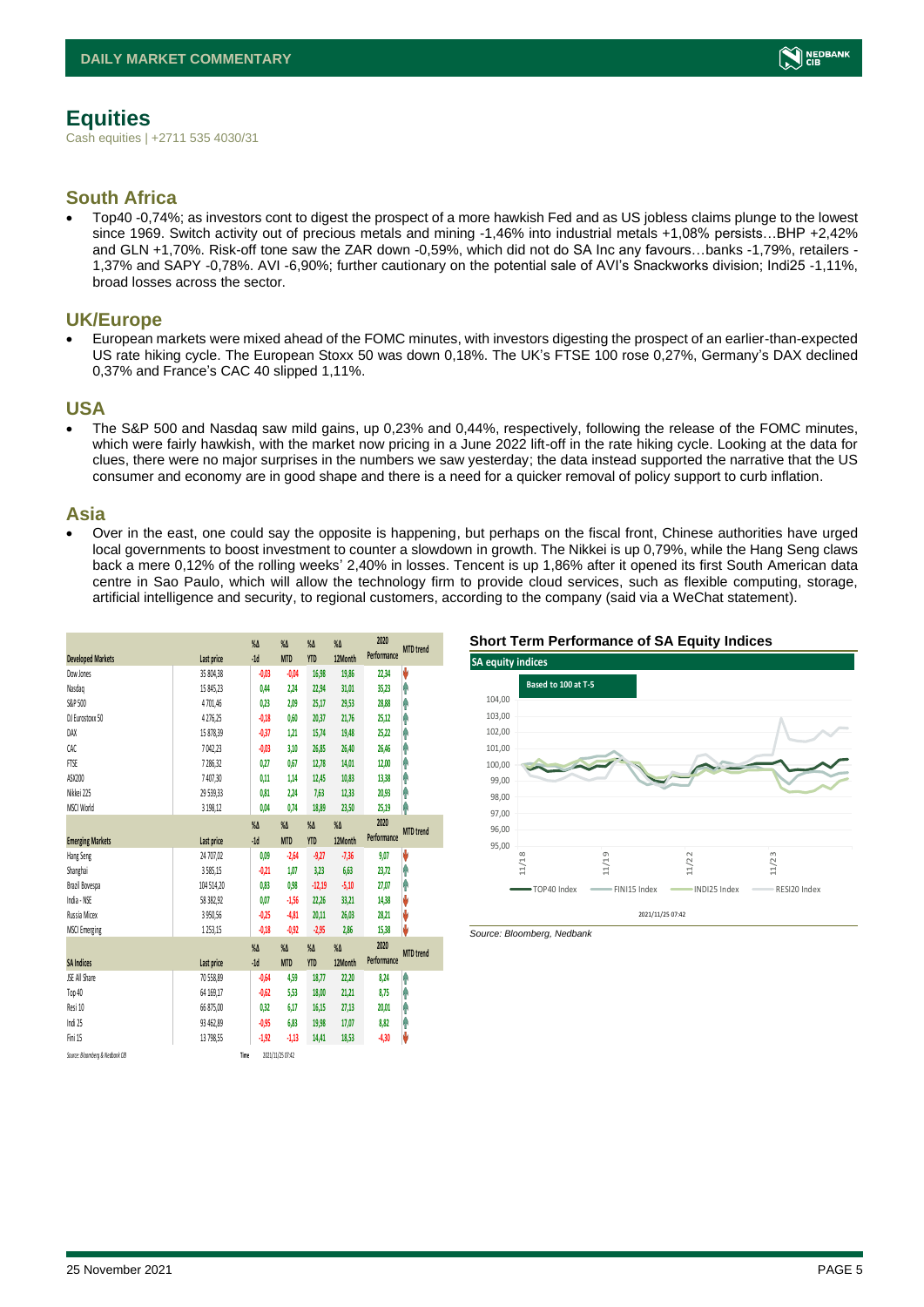## <span id="page-5-0"></span>**Last Day To Trade**

Susan Correia | Scorreia@Nedbankcapital.co.za | +27 11 295 8227

| <b>SHARE CODE</b> | <b>SHARE NAME</b>                     | <b>DIVIDEND / INTEREST RATE</b>               |
|-------------------|---------------------------------------|-----------------------------------------------|
| 30 November 2021  |                                       |                                               |
| ADI               | Adapt IT Holdings Ltd                 | Offer @ 700cps                                |
| <b>AFT</b>        | <b>Afrimat Ltd</b>                    | dividend @ 40cps                              |
| <b>GPL</b>        | <b>Grand Parade Inv Ltd</b>           | dividend @ 88cps                              |
| <b>GSH</b>        | <b>Grindrod Shipping Holdings Ltd</b> | dividend @ 1112.40cps                         |
| <b>INPP</b>       | <b>Investec Plc Pref</b>              | dividend @ 115.023060cps                      |
| <b>NPN</b>        | Naspers Ltd -N-                       | dividend @ 661.631540cps                      |
| NY1               | Ninety One Ltd                        | dividend @ 141cps                             |
| N91               | Ninety One Plc                        | dividend @ 141cps                             |
| <b>OAS</b>        | <b>Oasis Crescent Property Fund</b>   | dividend @ 41.439010cps                       |
| PIK               | Pick n Pay Stores Ltd                 | dividend @ 35.80cps                           |
| <b>RBX</b>        | Raubex Group Ltd                      | dividend @ 47cps                              |
| <b>RDF</b>        | Redefine Properties Ltd               | dividend @ 60.119210cps                       |
| SSS               | Stor-Age Prop REIT Ltd                | dividend @ 56.60cps or 3.986 new per 100 held |
| <b>TCP</b>        | <b>Transaction Capital Ltd</b>        | dividend @ 33cps                              |
| <b>TDH</b>        | <b>Tradehold Ltd</b>                  | dividend @ 30cps                              |
| <b>TXT</b>        | <b>Textainer Group Holdings Ltd</b>   | dividend @ 25 US cents                        |
| VOD               | Vodacom Group Ltd                     | dividend @ 420cps                             |

*Source: JSE*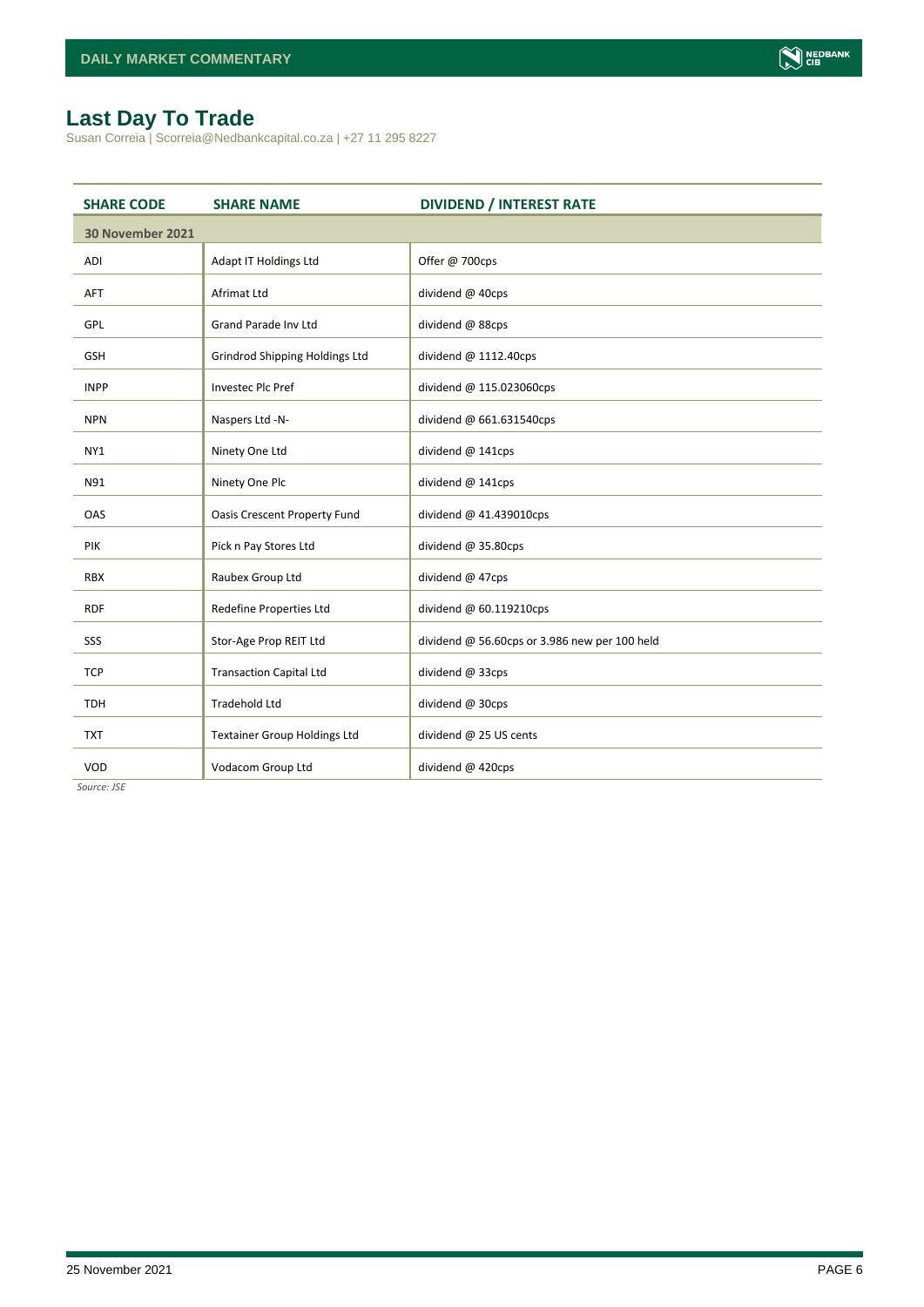## <span id="page-6-0"></span>**JSE Performance**

Nedbank CIB Market Commentary | CIBMarketComm@Nedbank.co.za | +27 11 537 4091

| Top40 constituents                 | Last price | %Δ<br>$-1d$ | $\%$<br><b>MTD</b> | %Δ<br><b>YTD</b> | %Δ<br>12Month | 2020<br>Performance | <b>MTD</b> trend |
|------------------------------------|------------|-------------|--------------------|------------------|---------------|---------------------|------------------|
|                                    |            |             |                    |                  |               |                     |                  |
| AGL: Anglo American Plc            | 614,53     | $-0,36$     | 6,84               | 29,57            | 34,64         | 21,60               | φ                |
| AMS: Anglo American Platinum Ltd   | 1651,95    | 0,05        | 7,03               | 21,81            | 59,18         | 10,39               | Ą                |
| ANG: Anglogold Ashanti Ltd         | 321,24     | $-1,18$     | 12,61              | $-6,21$          | 1,43          | 8,22                | φ                |
| APN : Aspen Pharmacare Holdings Lt | 216,39     | $-3,05$     | $-11,04$           | 72,60            | 71,60         | 5,16                | ψ                |
| BHP: Bhp Group Plc                 | 433,00     | 2,42        | 7,57               | 11,29            | 21,29         | 17,98               | Ą                |
| BID: Bid Corp Ltd                  | 305,92     | $-2,29$     | $-6,69$            | 16,31            | 9,53          | $-20,34$            | ψ                |
| BTI: British American Tobacco Plc  | 548,19     | $-0,13$     | 2,68               | 0,50             | 1,00          | $-8,69$             | φ                |
| BVT: Bidvest Group Ltd             | 180,14     | $-1,88$     | $-5,88$            | 14,72            | 10,04         | $-23,32$            | ψ                |
| CFR : Financiere Richemont-Dep Rec | 236,45     | 0,33        | 25,78              | 80,36            | 80,48         | 19,69               | φ                |
| CLS : Clicks Group Ltd             | 281,70     | $-1,06$     | 1,03               | 11,49            | 17,31         | $-1,53$             | φ                |
| CPI : Capitec Bank Holdings Ltd    | 1792,55    | $-1,65$     | 5,03               | 25,12            | 34,25         | $-0,94$             | φ                |
| DSY: Discovery Ltd                 | 137,96     | $-2,92$     | $-1,41$            | $-10,15$         | 6,74          | 27,28               | V                |
| EXX : Exxaro Resources Ltd         | 154,00     | $-0,32$     | $-7,92$            | 14,66            | 33,82         | 5,92                | ψ                |
| FSR: Firstrand Ltd                 | 57,47      | $-2,01$     | $-0,93$            | 12,60            | 20,53         | $-18,73$            | ψ                |
| GFI: Gold Fields Ltd               | 171,49     | $-1,40$     | 19,66              | 24,66            | 30,96         | 43,50               | φ                |
| GLN : Glencore Plc                 | 80,17      | 1,05        | 6,31               | 77,67            | 92,65         | 7,95                | φ                |
| GRT : Growthpoint Properties Ltd   | 13,17      | $-0,23$     | 1,62               | 4,77             | 4,11          | $-43,15$            | φ                |
| IMP : Impala Platinum Holdings Ltd | 194,15     | $-2,18$     | $-1,94$            | $-3,84$          | 25,10         | 40,68               | ψ                |
| INL: Investec Ltd                  | 81,86      | $-0,61$     | 16,94              | 123,42           | 102,12        | $-37,83$            | φ                |
| INP: Invested Plc                  | 82,43      | $-0,73$     | 19,46              | 118,94           | 104,80        | $-42,72$            | φ                |
| MCG: Multichoice Group Ltd         | 119,86     | $-0,52$     | $-1,33$            | $-10,55$         | $-11,10$      | 0,00                | ψ                |
| MNP: Mondi Plc                     | 382,68     | $-0,96$     | 0,55               | 11,53            | 12,23         | 5,16                | φ                |
| MRP : Mr Price Group Ltd           | 188,56     | $-0,23$     | $-5,70$            | 10,50            | 20,87         | $-6,49$             | ψ                |
| MTN: Mtn Group Ltd                 | 161,73     | $-0,55$     | 18,07              | 168,70           | 128,95        | $-27,03$            | φ                |
| NED : Nedbank Group Ltd            | 161,06     | $-1,58$     | $-7,39$            | 24,39            | 24,87         | $-39,58$            | V                |
| NPH : Northam Platinum Holdings Lt | 220,74     | $-2,36$     | $-3,50$            | 5,35             | 26,36         | 69,50               | V                |
| NPN : Naspers Ltd-N Shs            | 2527,00    | $-1,53$     | $-2,44$            | $-16,31$         | $-19,97$      | 31,80               | ψ                |
| NRP : Nepi Rockcastle Plc          | 102,20     | $-1,06$     | $-0,20$            | 9,30             | 26,96         | $-21,25$            | V                |
| OMU: Old Mutual Ltd                | 13,20      | $-5,24$     | $-1,06$            | 29,73            | 23,40         | $-39,52$            | ψ                |
| PRX: Prosus Nv                     | 1 304,00   | $-2,34$     | $-2,34$            | $-18,67$         | $-21,68$      | 52,39               | V                |
| REM : Remgro Ltd                   | 128,75     | $-2,42$     | $-4,37$            | 33,84            | 32,72         | $-32,51$            | V                |
| RNI : Reinet Investments Sca       | 260,21     | $-1,00$     | $-5,62$            | $-5,59$          | $-6,73$       | $-0,68$             | ♦                |
| SBK: Standard Bank Group Ltd       | 130,40     | $-1,66$     | $-3,71$            | 2,61             | 2,72          | $-24,50$            | ψ                |
| SHP: Shoprite Holdings Ltd         | 192,87     | $-2,07$     | 6,27               | 37,76            | 47,43         | 11,18               | φ                |
| SLM : Sanlam Ltd                   | 57,32      | $-1,92$     | $-8,65$            | $-2,43$          | 0,33          | $-25,73$            | ψ                |
| SOL: Sasol Ltd                     | 267,11     | 0,45        | 4,09               | 99,44            | 102,36        | $-55,87$            | Ĥ                |
| SPP: Spar Group Limited/The        | 167,63     | $-2,41$     | $-14,03$           | $-11,56$         | $-14,68$      | $-4,04$             | V                |
| SSW : Sibanye Stillwater Ltd       | 50,25      | $-1,82$     | $-5,79$            | $-16,25$         | 0,26          | 67,18               | ψ                |
| VOD: Vodacom Group Ltd             | 136,26     | $-0,64$     | 0,50               | 9,54             | 9,38          | 7,88                | φ                |
| WHL: Woolworths Holdings Ltd       | 51,92      | $-2,86$     | $-3,69$            | 31,31            | 40,06         | $-18,64$            | U                |
|                                    |            |             |                    |                  |               |                     |                  |

 $Source: Bloomberg & Nedbank *CB*$ 

<span id="page-6-1"></span>Time 2021/11/25 07:42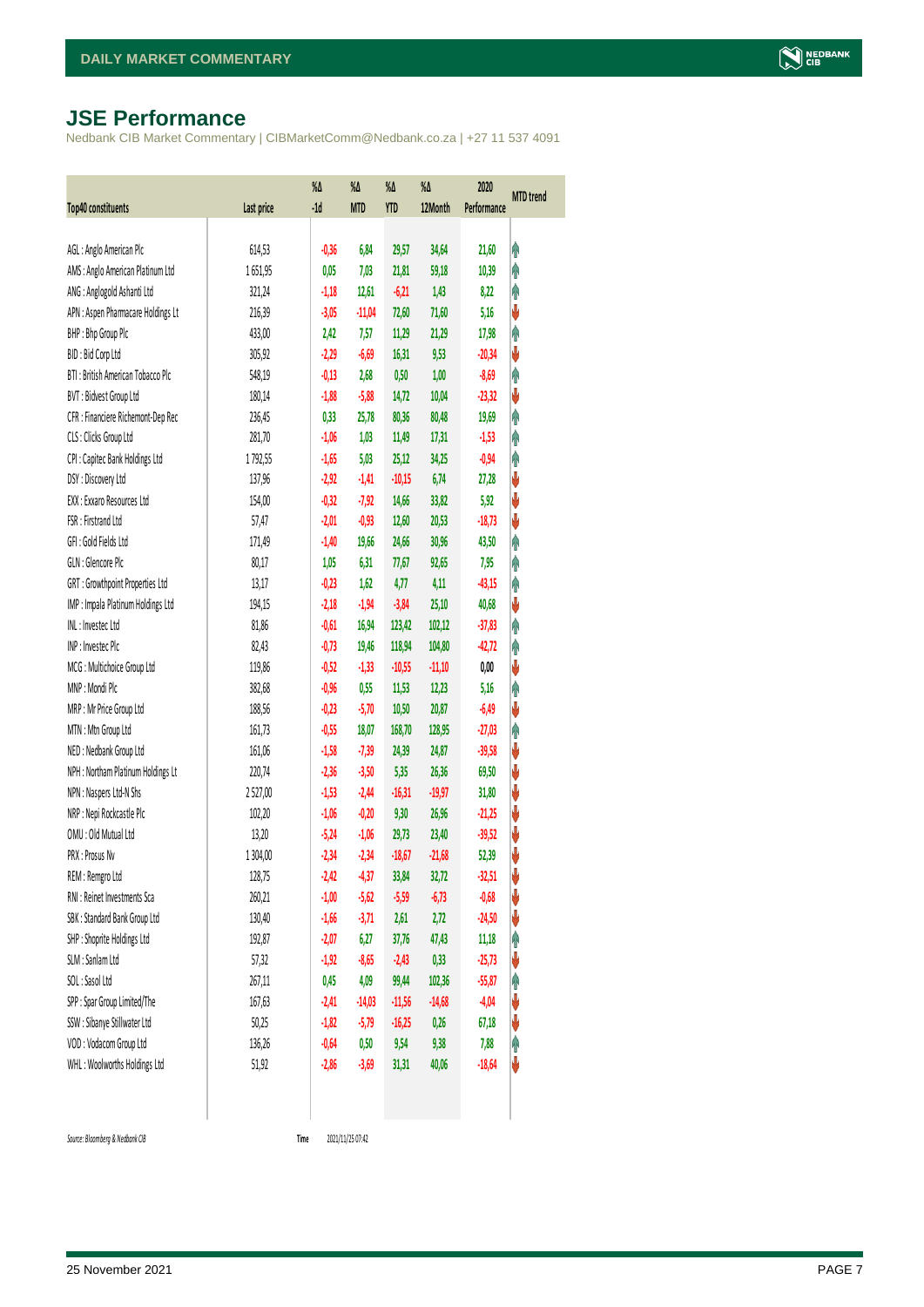## <span id="page-7-0"></span>**Economic Calendar**

Nedbank CIB Market Commentary | CIBMarketComm@Nedbank.co.za | +27 11 537 4091

|                          | Country | Event                            | Period           | Survey     | Actual         | Prior     | Revised |
|--------------------------|---------|----------------------------------|------------------|------------|----------------|-----------|---------|
| 24-November              |         |                                  |                  |            |                |           |         |
| 02:30 AM                 | JN      | Nikkei Japan PMI Mfg             | NOV <sub>P</sub> |            | 54,2           | 53,2      |         |
| 11:00 AM                 | GE      | <b>IFO Expectations</b>          | <b>NOV</b>       | 94,6       | 94,2           | 95,4      |         |
| 11:00 AM                 | GE      | <b>IFO Current Assessment</b>    | <b>NOV</b>       | 99,0       | 99,0           | 100,1     |         |
| 11:00 AM                 | GE      | IFO Business Climate             | <b>NOV</b>       | 96,7       | 96,5           | 97,7      |         |
| 12:00 PM                 | SA      | <b>BER Business Confidence</b>   | 4Q               |            | 43             | 43        |         |
| 02:00 PM                 | US      | <b>MBA Mortgage Applications</b> | <b>NOV 12</b>    |            | 1,80%          | $-2,80%$  |         |
| 03:30 PM                 | US      | Wholesale Inventories MoM        | OCT <sub>P</sub> | 1,00%      | 2,20%          | 1,40%     |         |
| 03:30 PM                 | US      | Cap Goods Orders Nondef Ex Air   | OCT <sub>P</sub> | 0,5%       | 0,6%           | 0,8%      | 1,3%    |
| 03:30 PM                 | US      | Durables Ex Transportation       | OCT <sub>P</sub> | 0,50%      | 0,50%          | 0,50%     | 0,70%   |
| 03:30 PM                 | US      | Durable Goods Orders             | OCT <sub>P</sub> | 0,2%       | $-0,5%$        | $-0,3%$   | $-0,4%$ |
| 03:30 PM                 | US      | Core PCE QoQ                     | 3Q S             | 4,50%      | 4,50%          | 4,50%     |         |
| 03:30 PM                 | US      | GDP Annualized QoQ               | 3Q S             | 2,20%      | 2,10%          | 2,10%     |         |
| 03:30 PM                 | US      | Personal Consumption             | 3Q S             | 1,60%      | 1,70           | 1,70      |         |
| 03:30 PM                 | US      | Advance Goods Trade Balance      | OCT              | USD -95,0b | USD -82,9b     | 00:00     |         |
| 05:00 PM                 | US      | U. of Mich. Sentiment            | NOV F            | 66,9       | 67,4           | 67,4      |         |
| 05:00 PM                 | US      | PCE Core YoY                     | OCT              | 4,10%      | 4,12%          | 3,60%     | 3,70%   |
| 05:00 PM                 | US      | PCE Deflator YoY                 | OCT              | 5,10%      | 5,00%          | 4,40%     |         |
| 05:00 PM                 | US      | Real Personal Spending           | OCT              | 0,50%      | 0,70%          | 0,30%     |         |
| 05:00 PM                 | US      | Personal Income                  | OCT              | 0,20%      | 0,50%          | $-1,00%$  |         |
| 05:00 PM                 | US      | Personal Spending                | OCT              | 1,00%      | 1,30%          | 0,60%     |         |
| 05:00 PM                 | US      | New Home Sales                   | OCT              | 800k       | 745k           | 800k      | 742k    |
| 05:00 PM                 | US      | New Home Sales MoM               | OCT              | 0,00%      | 0,40%          | 14,00%    | 7,10%   |
| 09:00 PM                 | US      | <b>FOMC Meeting Minutes</b>      | NOV <sub>3</sub> |            | 0              |           |         |
| 25-November              |         |                                  |                  |            |                |           |         |
| 07:00 AM                 | JN      | Leading Index CI                 | SEP <sub>F</sub> |            | 100,9          | 99,7      |         |
| 09:00 AM                 | GE      | GDP SA QoQ                       | 3QF              | 1,80%      |                | 1,80%     |         |
| 09:00 AM                 | GE      | <b>GDP NSA YoY</b>               | 3QF              | 2,50%      | $\overline{a}$ | 2,50%     |         |
| 11:30 AM                 | SA      | PPI YoY                          | OCT              | 8,00%      | ÷,             | 7,80%     |         |
| 26-November              |         |                                  |                  |            |                |           |         |
| 11:00 AM                 | EC      | M3 Money Supply YoY              | OCT              | 7,40%      | ÷,             | 7,40%     |         |
| 29-November              |         |                                  |                  |            |                |           |         |
| 01:50 AM                 | JN      | Retail Trade YoY                 | OCT              | 0,00%      | ٠              | $-0,50%$  |         |
| 11:30 AM                 | UK      | Net Consumer Credit              | OCT              |            |                | GBP 0,23b |         |
| 11:30 AM                 | UK      | M4 Money Supply YoY              | OCT              |            | ٠              | 7,00%     |         |
| 12:00 PM                 | EC      | Economic Confidence              | <b>NOV</b>       | 0,0        |                | 118,6     |         |
| 03:00 PM                 | GE      | CPI YoY                          | MAY F            | 0,00%      |                | 4,50%     |         |
| 05:00 PM                 | US      | Pending Home Sales NSA YoY       | OCT              | 0,00%      |                | $-7,19%$  |         |
| 05:30 PM                 | US      | Dallas Fed Manf. Activity        | <b>NOV</b>       | 17,0       |                | 14,6      |         |
|                          |         |                                  |                  |            |                |           |         |
| <b>Source: Bloomberg</b> |         | 2021/11/25 07:41                 |                  |            |                |           |         |